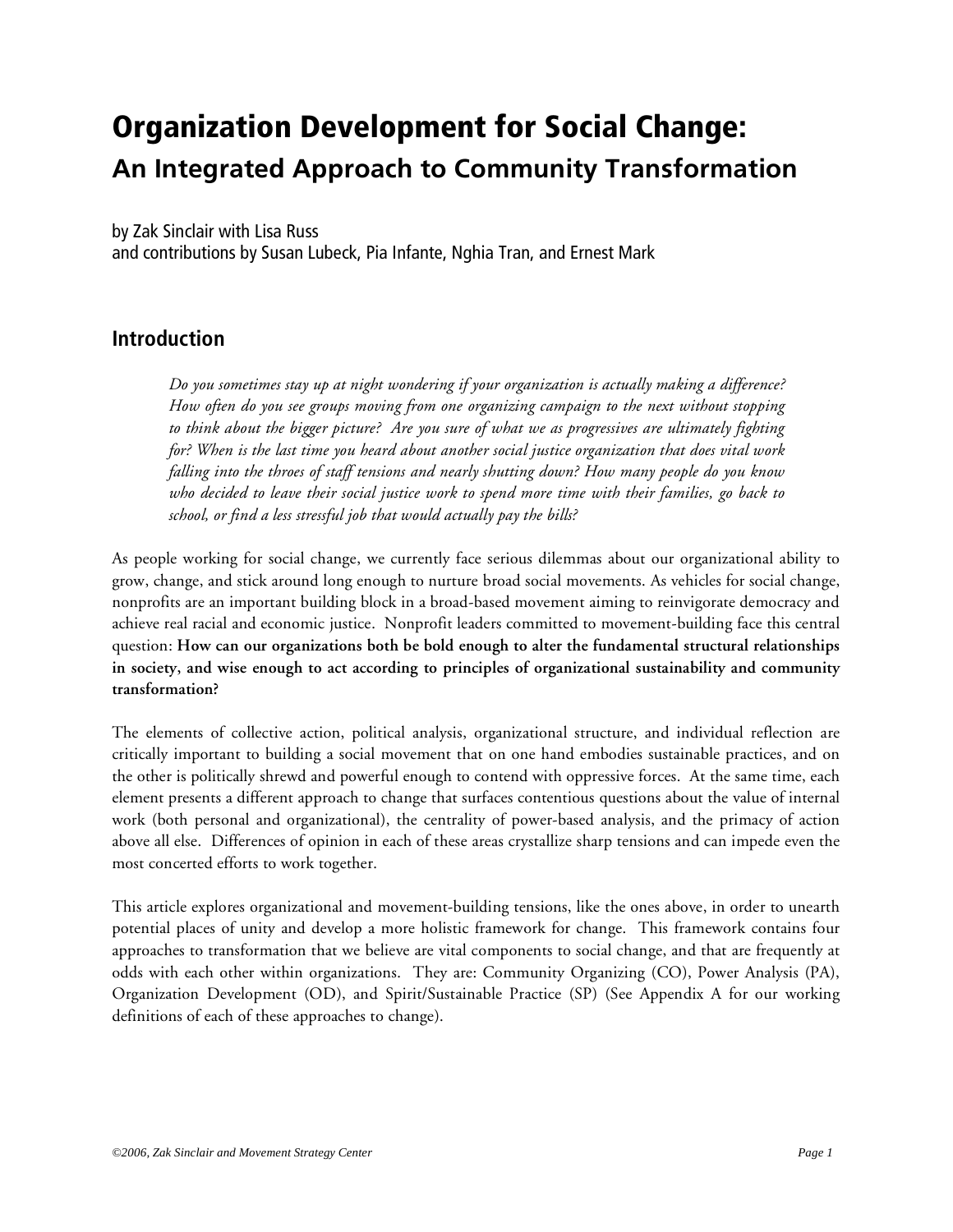# **Origins of this Paper**

The ODSC (Organization Development for Social Change) model emerged through the work of a group of consultants convened by the Movement Strategy Center over the course of three years. These consultants share a commitment to working with organizations in service of our visions for social justice.

The group met monthly for two years, at the end of which Lisa Russ created the first version of the ODSC model as a way to summarize the group's work over the previous six months. The next round of the group, with support from the C. S. Mott Foundation, worked to develop the thinking further. We wrote extensive chapters about each of the four quadrants, and worked hard to reach a collective understanding of these concepts. Zak Sinclair has served as primary author and editor. Susan Lubeck provided essential editorial contributions, and Lisa Russ has continued to refine the ideas contained here. In addition to their thinking on the model as a whole, Pia Infante, Ernest Mark and Nghia Tran each contributed to the creation of background papers. The work of this group of six is the foundation for this paper and the ideas contained here.

# **Tensions Brought to Life**

Imagine a staff meeting where an organization is trying to decide whether to take on a new initiative or campaign. Do these conflicting statements from different staff members sound familiar?

- o "Hold on, I think we really need to step back and actually look at how we make decisions around here before we even talk about taking on this new campaign."*(Reflecting an Organizational Development approach*)
- o "I'm not really sure how this campaign will increase the leadership and political education of our members, and I don't think we're really addressing the issues of power imbalance in our own organization." *(Reflecting a Power Analysis approach*)
- o "You know, we really need to start looking at issues of staff capacity. I haven't had a day off in two months, and I'm losing hope that we can actually win our current campaign much less take on a new one." *(Reflecting a Spirit/Sustainable Practice approach)*
- o "Look, as far as I'm concerned, we have one organizational priority, and that is to improve the conditions in this community. If we sit around debating our internal process all day, and don't take on this new campaign, we're being unaccountable to our constituents."*(Reflecting a Community Organizing approach)*

Whether they are aware of it or not, these organizers are grappling with four distinct approaches to change. Such debates are longstanding among activists, although they take different shapes in relationship to current organizational and political realities. Since organizers are first and foremost concerned with "making change", the topic of *how* to make change, in what realm, and with what priority can spark intense debate, and if not done with conscious consideration, thwart an organization's attempt to move forward.

As organization development consultants with backgrounds in community organizing, we hope to resolve some of these familiar organizational conflicts by looking more closely at the underlying values, assumptions, theories of change, and practices of each approach. We believe that possible resolutions to these conflicts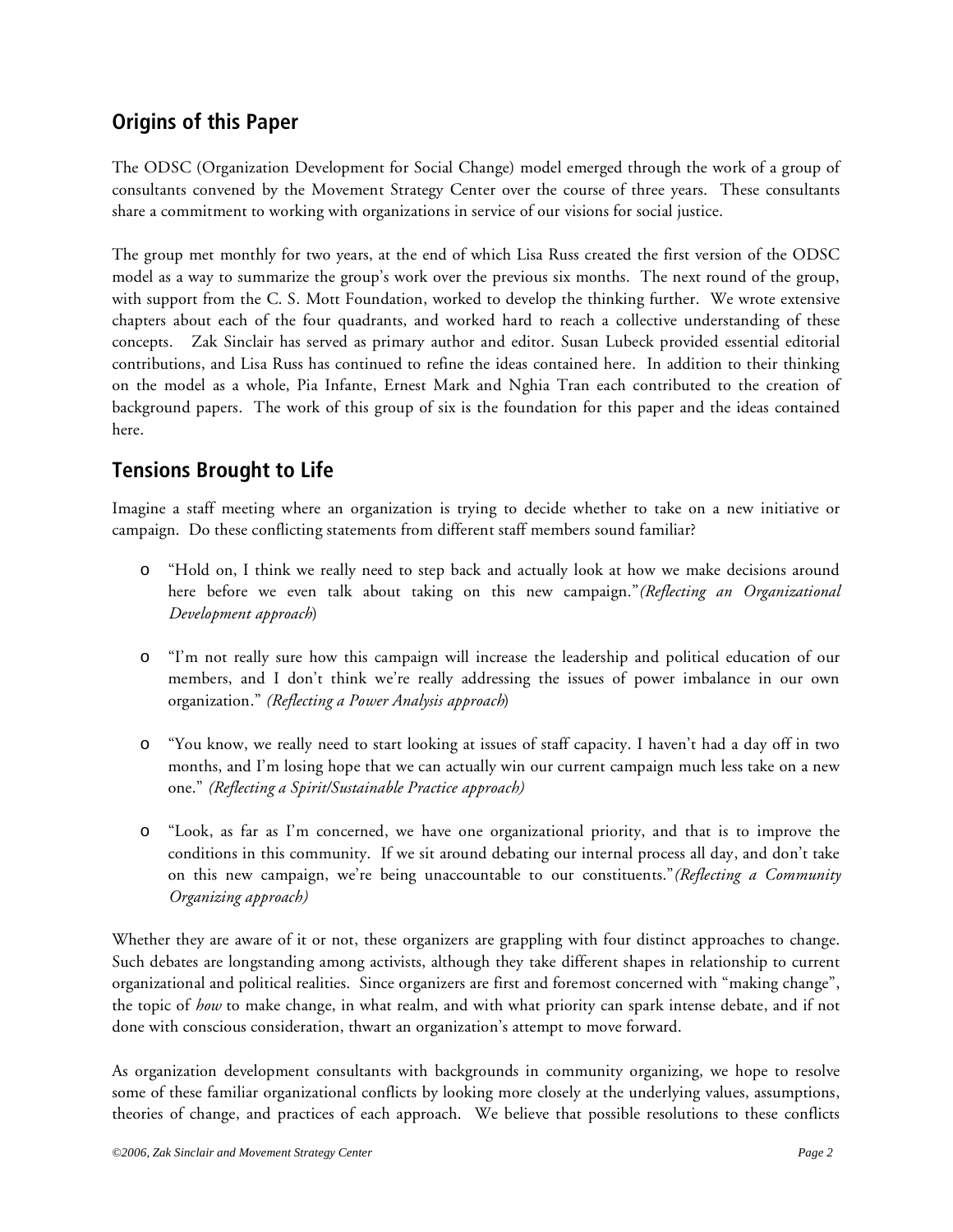actually reside in a deeper, more nuanced understanding of each of these approaches to change. What we have found is:

- o Social justice organizations often engage these four approaches to change in isolation from each other, and miss the power of a more integrated approach.
- o Each realm on its own provides unique contributions to social justice work and can improve our ability to build a more sustainable, strategic movement for change.
- o Our organizational practices do not always line up with our stated values within each realm, which can cause organizational dissonance and conflict.
- o On a fundamental level, each of these realms shares a set of values that are more similar than they are different.
- o For many reasons, a growing number of practitioners are already integrating two or more approaches into their work. For example, more and more consultants are coming from an organizing background within their own communities, and as a result are already steeped in community organizing and/or power analysis. More consultants are bringing their commitment to working against racism into their practice. And an increasing number of practitioners are integrating spirituality into their work.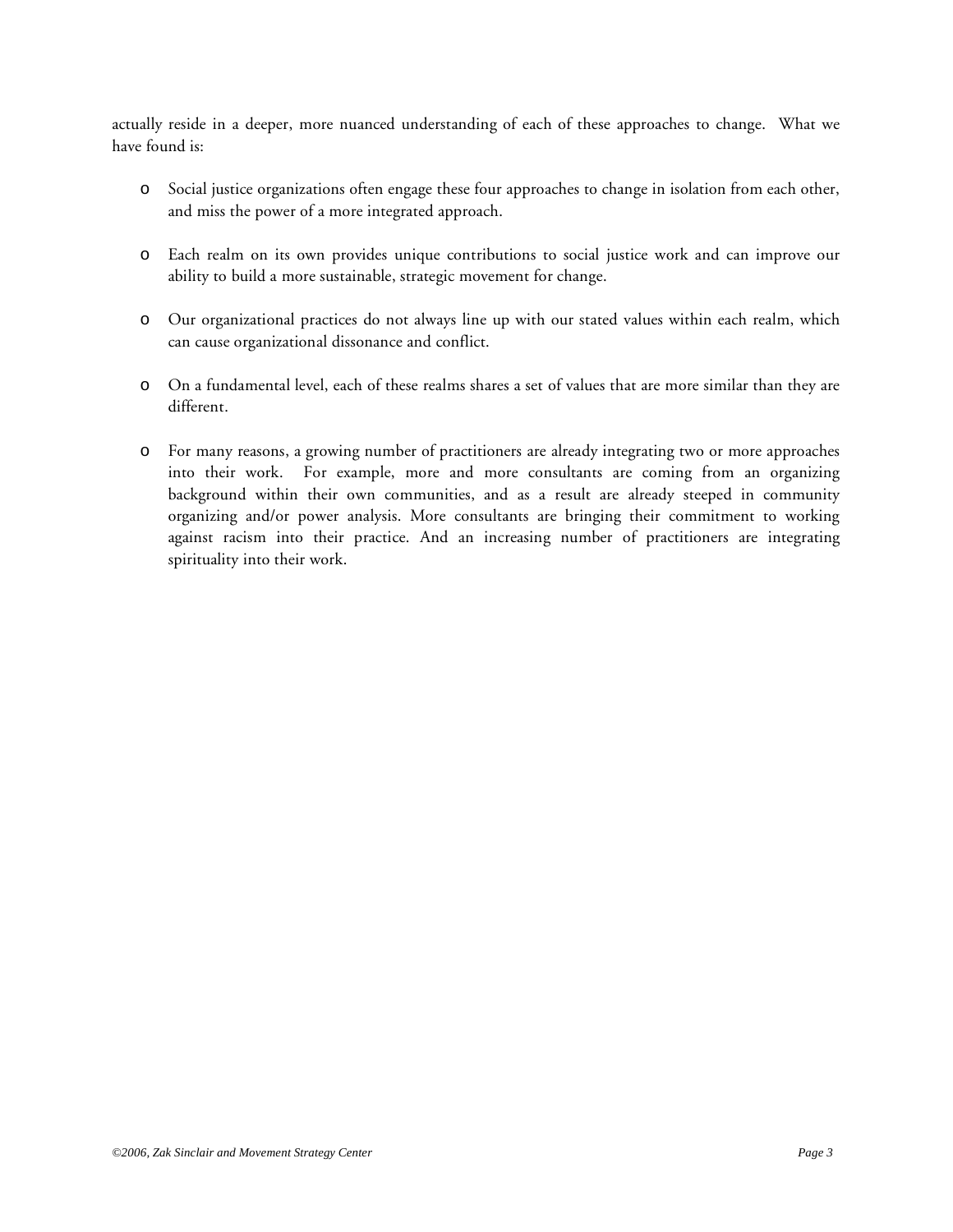# **The Four Approaches in Relationship: the ODSC Framework**

The practices of Community Organizing (CO) and Power Analysis (PA) are fundamental to social movements. Together, they offer a powerful motivating force, political clarity, and grounding in the real-life conditions of oppressed people. However, organizers find that these approaches have limited effectiveness on their own because they miss the deeper human and relational elements necessary to fully engage constituent communities, inspire long-term commitment and sustain hope in the face of adversity. Social justice organizations provide a critical sphere in which to put into practice our visions of social change, so that activists actually know *how* to build the society they envision. It seems important, then, to find other approaches to transformation that can augment the more commonly wielded tools of CO and PA.

An emerging generation of activists is beginning to embrace Organization Development (OD) and Spirit/Sustainable Practice (SP) – methodologies that build organizations from the inside out, but that have been traditionally distrusted in the social justice field. OD and SP do have the potential, each in their own way, to steer activists off course. OD can become too focused on "organization for organization's sake" with no clear political purpose. SP can become overly concerned with individual growth, spiritual renewal, and healing disconnected from a broader social/political context. **However, when OD and SP are** *grounded by social justice values and goals***, they can offer precisely the counter-balance CO and PA need in order to be broadly successful in the long-term.** 

The ODSC framework, as illustrated below, shows these four approaches to transformation in relationship with each other. The diagram allows us to map out the tensions that exist between each quadrant, in terms of Values/Assumptions/Beliefs (VABs), Theory of Change (TOC), and Practices. The image below illustrates our working model:



As we spoke to fellow activists and reflected on our own experiences, we realized that many of us carry disappointments and vulnerabilities around these approaches to change. For example, nearly everyone can recall a time when power analysis was applied internally to their organization and resulted in a meltdown of painful accusations, staff departures, guilt, and resistance. Others can think of a strategic planning process that took many more organizational resources than they expected and never produced the needed organizational change.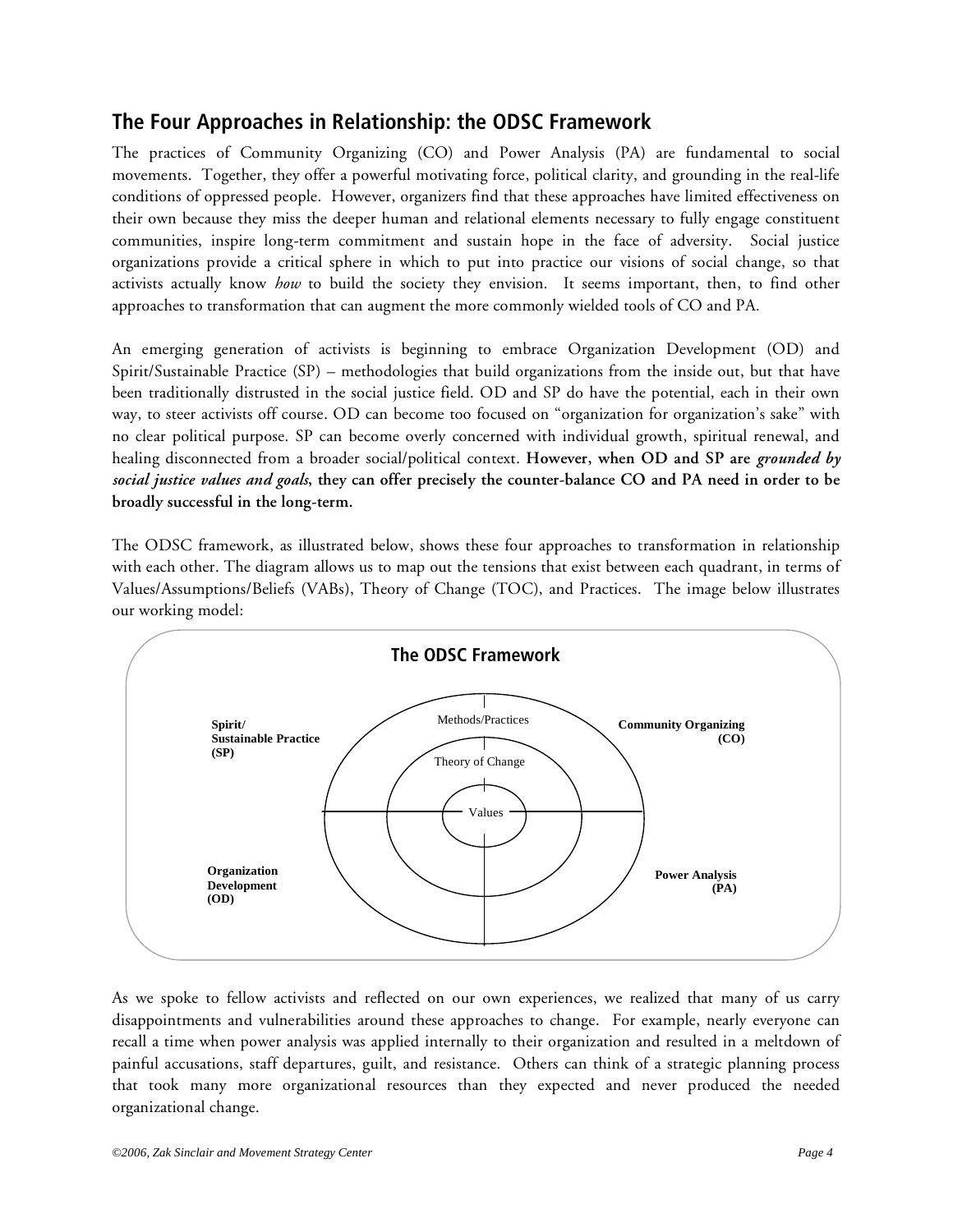A group of six OD consultants who work with social justice organizations spent many months developing this model. We delved deeply into the historical origins, central values, theories of change, and practices of each quadrant to identify both the gifts and the limitations of each approach. We found that each realm contributes something valuable to individuals, groups, and organizations working for social justice. What follows is a synthesis of what each quadrant has to offer to the process of movement-building and social change.

o **Community Organizing (CO)** translates community concerns into collective action. This realm offers community members the power and satisfaction of acting boldly on their beliefs, and presents a unique opportunity to be in direct relationship with others who share their values. It holds a distinct understanding of systemic injustice and the transformative power of righteous indignation.

## *VABs, TOC, and Practices:*

Community Organizing values action, believes that building the collective power of those most directly impacted by the problem will create change, and utilizes confrontational power-based practices in the public sphere (i.e., direct action), and more collective power-sharing practices in the community sphere (i.e., one-on-ones, leadership development).

o **Power Analysis (PA)** provides organizers with a framework for understanding the broader context in which we all live through the lens of power. It analyzes the social, economic, and political systems that shape our material, personal, cultural, and even spiritual realities. This framework creates a collective analysis of structural inequalities, and how they play out in our lives, with the desire to motivate more strategic, collective action.

## *VABs, TOC, and Practices:*

PA values theory and analysis, believes that change will come about when organizers and impacted communities understand exactly how structures of power and dynamic forces work to oppress them, and utilizes the practices of grassroots political education and anti-oppression training.

o **Organization Development (OD)** examines systemic change on the organizational level, and provides tools and frameworks to improve an organization's ability to meet its goals. It aims to help the group understand itself better and looks at the relationship of the individual to the group. OD offers the potential to create organizational communities in the present that reflect our values, aspirations and visions for the future. This approach can help groups align their vision, values, structure, and purpose, and enact democratic principles of power sharing. Ultimately, OD honors both the inherent worth of each individual and the power of collective process to achieve its highest aspirations.

## *VABs, TOC, and Practices:*

OD values the interpersonal realm and group process (i.e. believes that *how* work gets done is as important as *what* work gets done), believes that change occurs mainly by increasing a group's awareness of and capacity to change their internal process and patterns, and practices organizational assessment, visioning, planning, and group development.

o **Spirit/Sustainable Practice (SP)** views self-knowledge, healing and cultural grounding as key to transformation, and offers tools to build authentic connection with oneself, others, and the outer world. In the context of spirit and healing, one's full humanity is recognized – emotions, intuition,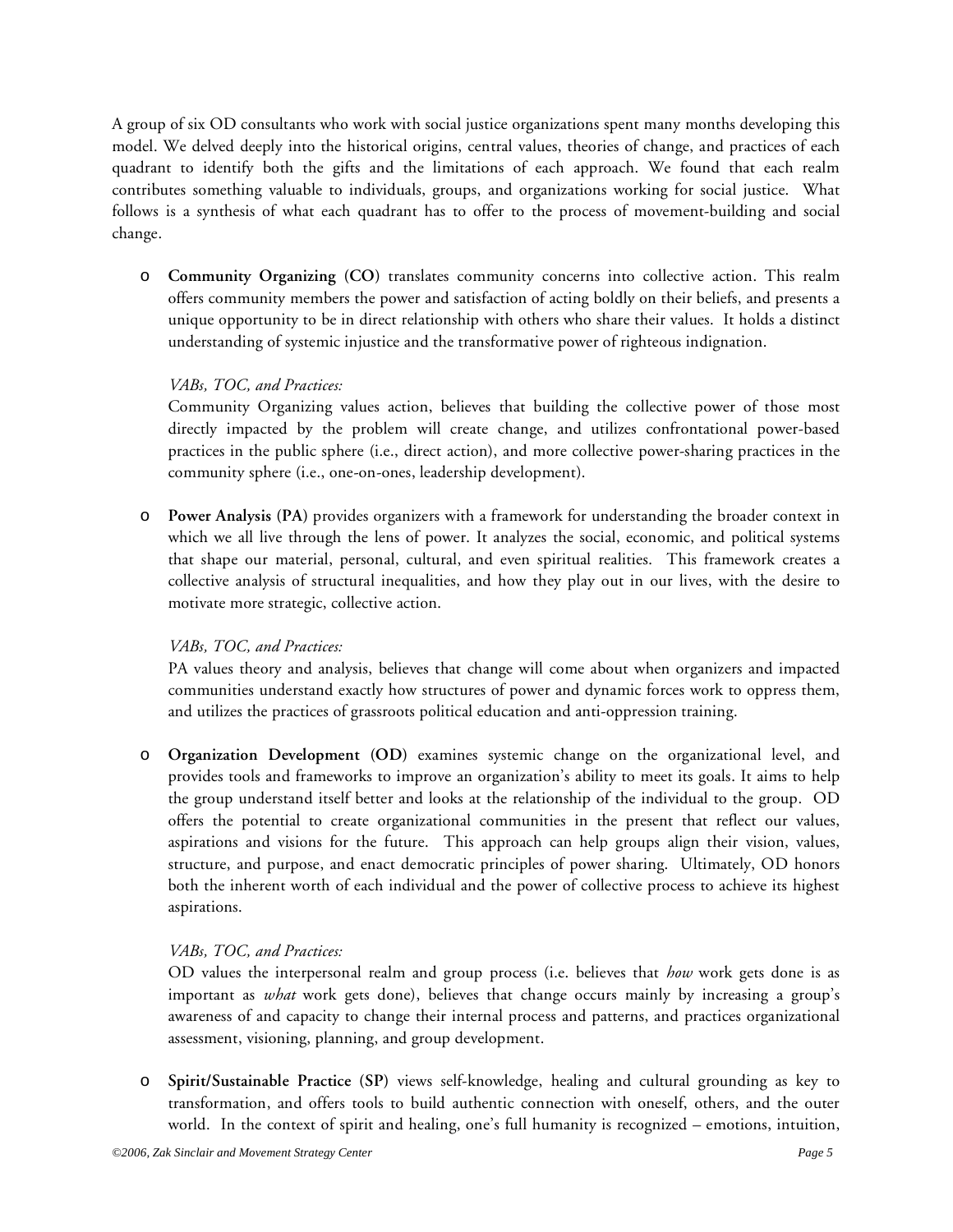creativity, motivations, desires, and struggles. This framework offers powerful practices and methods for addressing core wounds and trauma in an organizational context.

#### *VABs, TOC, and Practices:*

SP values deep reflection and connection with the heart, believes that change happens from the inside out and includes recognition of one's own humanity and the humanity of others. Sustainable practices include self-reflection, collective healing, and spiritual awareness.

While each of these approaches values different things, there is a natural affinity between them that makes them more powerful together than on their own. For example, Community Organizing values action and OD values process, yet CO does not claim that action *on its own* without attention to creating democratic group process (OD) or a clear analysis (PA) is enough. Similarly, Power Analysis relies on the collective action of CO to motivate people to engage a developed political analysis, and believes in the inherent ability of individuals to reflect, learn, and change (SP) their own relationship to power and privilege in order to create larger systems change. In practice, however, activists often inhabit one quadrant more fully than the others, and push each other into polarized positions that obscure these natural overlaps. We present two scenarios to better illustrate the ODSC framework in practice.

## **A Familiar Scenario: Community Organizing and Organizational Development**

*"We are a grassroots organization that is dedicated to building power among young people of color in our community. I started this organization as a youth myself about four years ago, and I've learned pretty much everything I know about running an organization from taking leadership here. As a reflection of my own values and experience, I've hired almost all of our staff from the community. We are truly constituent-led. Now, though, we're at the point where we need to really step back and evaluate. In order to get to the next level as an organization, I think we need to bring on people with more developed skills and expertise, rather than simply picking the most dedicated participants and trying to train them on the job. Honestly, this approach hasn't really worked out so well, because it turns out we just don't have the resources or the time to invest that intensively in staff development and supervision – everybody ends up frustrated, and staff morale is pretty low."* 



In this familiar scenario, a community organizer is struggling with the demands of building a sustainable and effective organization and remaining consistent with her political values. On the one hand, this leader values one of the core tenets of community organizing which is to build member-led organizations, and on the other, she is aware that her organization lacks needed skills and expertise that goes beyond simply staff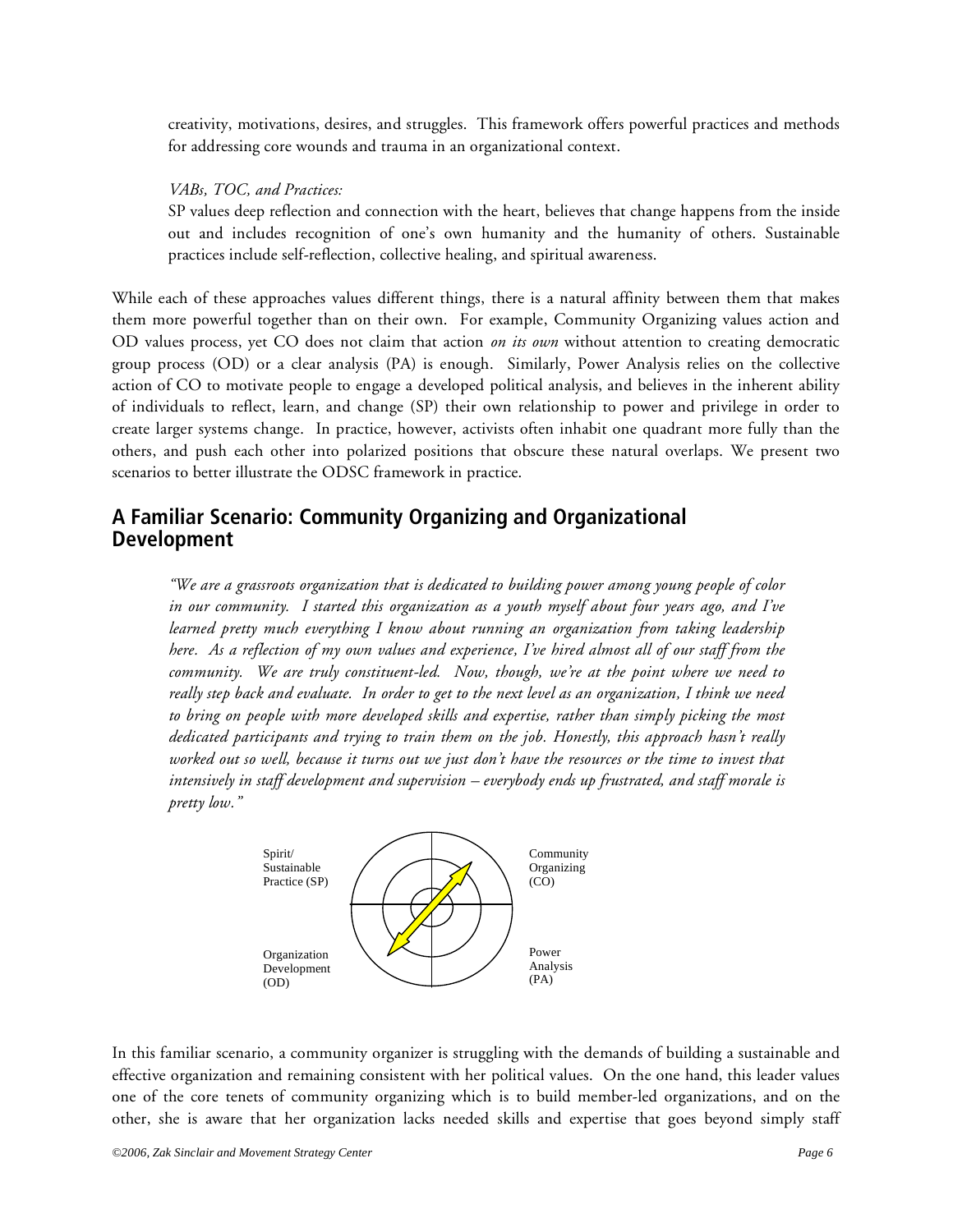development. This organization seems to be hitting a familiar choice-point for community groups: staying small and "scrappy" with a lot of heart and limited impact, or growing in size and "professionalism" in order to exert more influence and gain more victories on community issues.

While it might seem at first glance that OD could really help CO navigate this tension, often this is not so obvious to organizers. OD's primary context is organizations, not communities, movements, or society as a whole. As a result, the framework of many OD practitioners will likely seem too narrow to help answer the set of questions facing CO groups, for example: *How does the organization's mission advance an overall movement strategy?* Additionally, OD works from a humanistic orientation that primarily values the human dignity, meaning, and growth of *individuals*. This outlook can seem initially alienating to many organizers who spend a good portion of their lives devoted to building collective power and community structures. In reality, OD takes this humanistic frame and applies it to collective group processes in order to encourage more healthy organizations, a concern that is shared by both organizers and OD practitioners. OD even aims to increase democracy in organizational life, however it pays more attention to individual needs within group life than CO does. In this way, OD can actually offer CO an important competency that it lacks by helping organizers attend to individual needs in the collective and find a balance that will increase organizational success.<sup>1</sup>

On the other hand, OD lacks the attention to power relationships and community leadership that CO values deeply. As the vignette above points out, the commitment to hiring constituents onto staff is not simply an issue of organizational stage of development (as OD might frame it). This commitment also reflects the organization's broader political goals of increasing community leadership, as well as being genuinely accountable to its constituents. There is an inherent imbalance of power when an outsider with more expertise works in a community organization. Often the notion of "expertise" places more value on educational attainment and access to elite power structures than the valuable lived experience and know-how that community members bring. Ultimately, the community should "own" the organization and use it as a vehicle to solve community problems themselves, in a way that increases their voice and builds their collective power.

Applying Power Analysis methods to OD could help the organization move through this conundrum. PA can help groups understand and then re-constitute dynamics of power on both institutional and interpersonal levels. PA can offer OD a framework for understanding how power is structured in society, and then how it plays out in organizations.<sup>2</sup> In this instance, an OD facilitator might lead the organization through a process that clarifies individual assumptions about power, and addresses the seeming contradiction between building community leadership on the one hand and building a more powerful organization on the other. OD could also offer the understanding that each person subjectively constructs their own meaning and that, whether or not that meaning is immediately transparent to another, it has intrinsic value.<sup>3</sup> In other words, OD could minimize the binary thinking that is often characteristic of PA, for example, the idea that there is only one "correct" understanding of how societal power is structured. If OD operates from the assumption that everyone has a claim on some aspect of the truth, then it can open up the space for the organization to step

 $\overline{a}$ 

<sup>1</sup> Sinclair, Zak. *Organization Development Success in Grassroots Social Change Organizations: How Change Happens*, MA diss. JFK University, 2003.

<sup>2</sup> Sinclair, Zak, Susan Lubeck, and Lisa Russ, eds. Unpublished manuscript. *Four Approaches to Transformation in Social Justice Work*. For more on this see: Power Analysis chapter by Pia Infante and Zak Sinclair. Oakland: Movement Strategy Center, 2006.

<sup>&</sup>lt;sup>3</sup> *Ibid.* For more on this see: Organization Development chapter by Susan Lubeck and Ernest Mark. Oakland: Movement Strategy Center, 2006.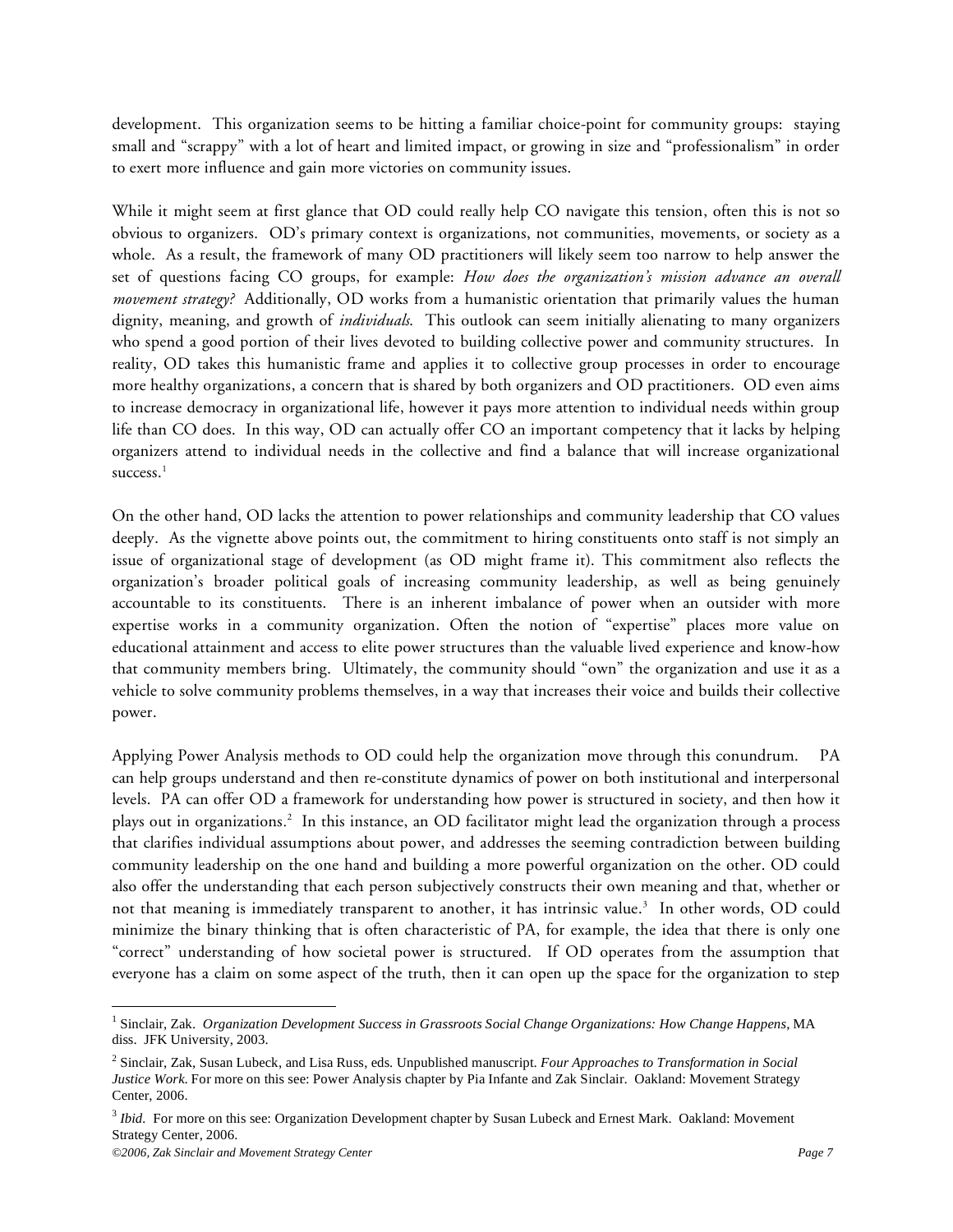out of a more ideological debate, and take on the much more difficult task of creating its *own* specific analysis of power *as a group.*

Additionally, OD could help this group get a better grasp on the complexity of power relationships in organizations. This approach could help staff think through their relatively crude analysis of simply bringing community members on staff in an attempt to equalize power, without first understanding the needs and skills of those individuals. Although guided by the best intentions, the end result is that there is a mismatch between organizational needs and staff capacity to fulfill their roles. This mismatch is demoralizing for everyone involved, and produces exactly the opposite effect of what they seek – community empowerment. Here again, OD offers CO the gift of paying attention to both individual needs and needs of the collective overall.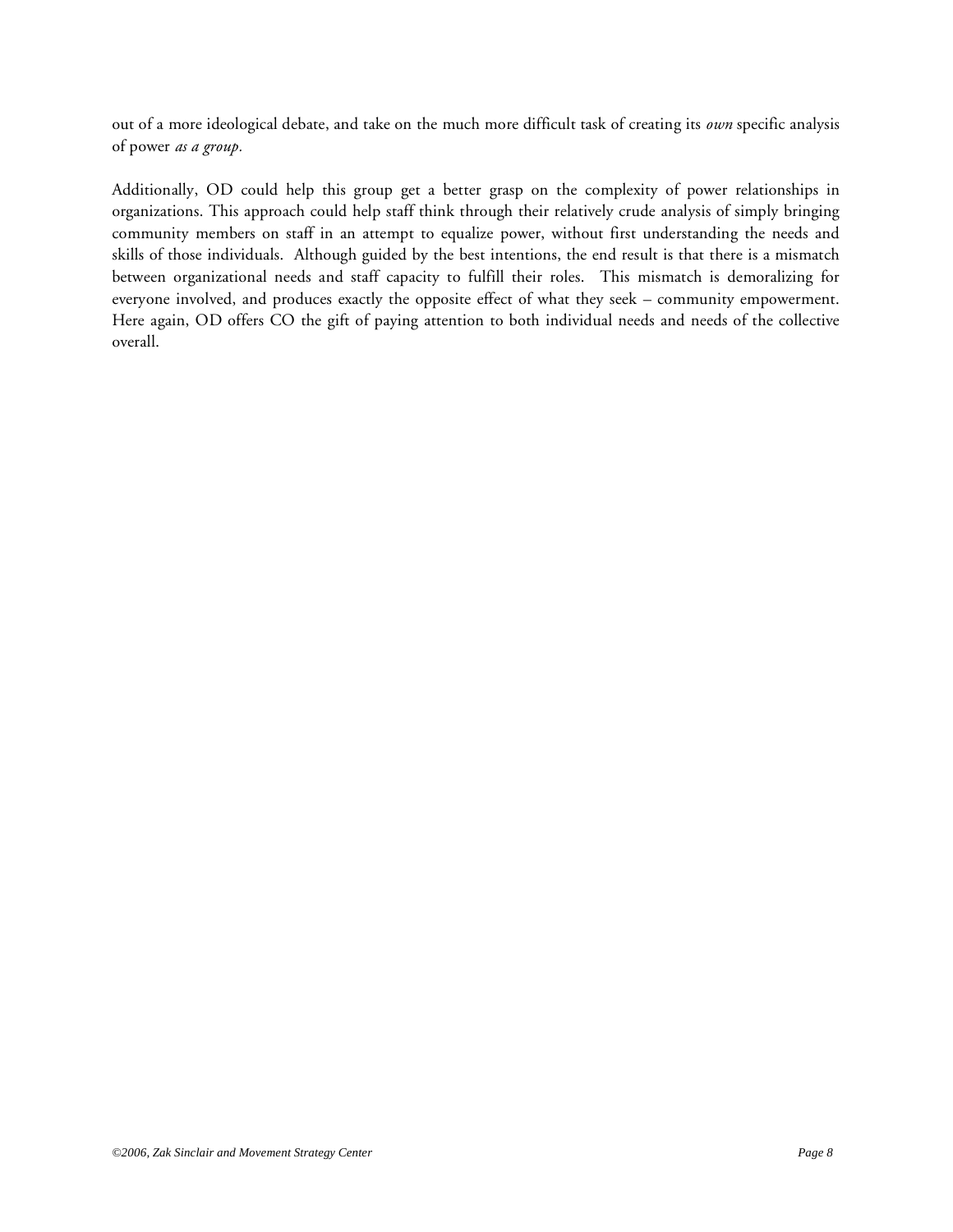## **Another Familiar Scenario: Community Organizing and Spirit/Sustainable Practice**

*"My organization works to end police brutality. We organize communities of color across the city to ensure officers accused of brutality are actually disciplined, and we work to increase public oversight into police policy and practice more generally. In the middle of our current campaign, a cop shot an unarmed young man from one of the communities we work with closely. It was awful, and at the same time it seemed like a real political education moment for our members. We held a rally and a vigil to honor this victim, and our numbers increased for a while. People were really angry. But lately, things have quieted down and our community leaders are harder to track down. I've also been noticing that our numbers are down. Fewer people are coming to the meetings, and those who do come seem pretty unengaged."* 



This vignette illustrates the tension that exists in social justice organizations between the realms of Community Organizing and Sustainable Practice. Organizers all too often encounter tragic events when working closely with oppressed communities, yet traditional organizing methodology doesn't adequately address community trauma. With its emphasis on action, community organizing taps into the energy of anger and outrage and tends to shy away from a full range of emotions. In order to "stay strong," CO often rejects displays of grief, sadness, or fear. Stoicism is almost a rite of passage for veteran organizers who have spent years in the trenches. Not acknowledging the trauma that comes from oppression negatively impacts the relationships between organizers and community members, and can have all sorts of unintended consequences. For example, frequent noticeable effects are fewer members and a lack of sustained commitment by community leaders.

Sustainable Practice believes that resisting oppression requires communities to access a full range of emotions including heartbreak, tenderness and hope. These emotions provide fertile soil for new growth and life to emerge, and can sustain community action far beyond the initial expression of outrage. For example, without a process for community healing that goes beyond the initial vigil, community members' collective power will be eroded by unaddressed grief and sadness. These emotions often manifest as depression, cynicism, or withdrawal from the movement altogether. SP encourages organizers to slow down and create ongoing space for community reflection on the impact of trauma. Opening to deeper emotions not only allows our own healing, but makes our movement more inviting, more human, and more accepting of people as a whole.

*©2006, Zak Sinclair and Movement Strategy Center Page 9*  Like a mirror, when Sustainable Practice is held up to Community Organizing, it reveals a fundamental contradiction that also weakens activists' ability to make change. On the one hand, CO values relationships as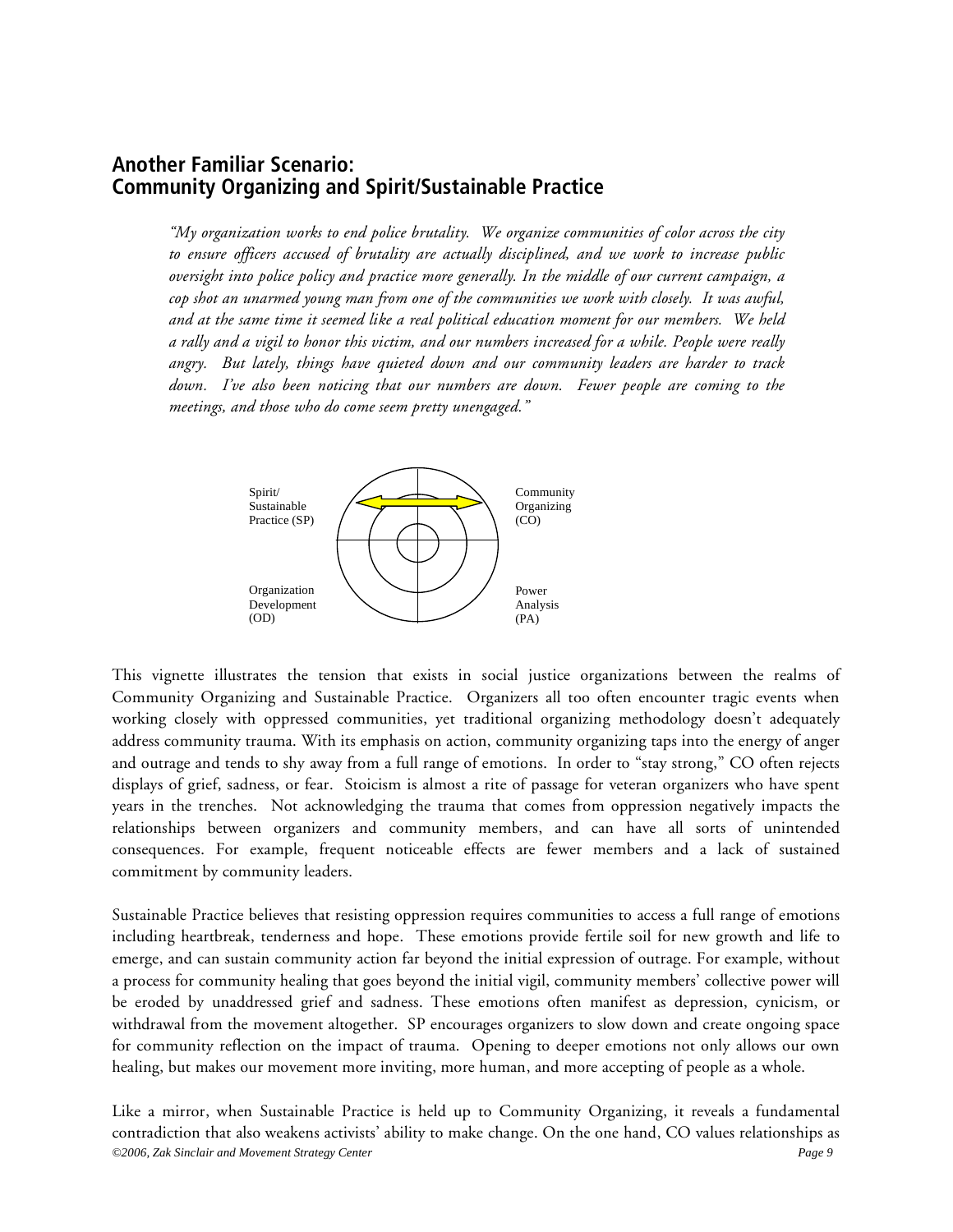a vehicle for the development of collective power, and on the other, it holds a theory of change and practice that is highly oppositional. Consequently, organizers are torn between their desire to create a more grounded, heartfelt culture of social change, and their organizational imperative to react quickly and antagonistically (e.g., to take a position against an injustice, fight, and win.) As a result of this contradiction, many community organizers lack the tools to build the community that is necessary to sustain their struggle. Unfortunately, this lack of connection with each other takes its toll on the movement, and splits organizers off from a source of vitality and power that is central to collective action.

In this instance, both SP and OD can strengthen Community Organizing practice. SP offers core principles to build a culture that reclaims the full humanity of community members and taps into their collective power. SP believes we have an imperative not only to act in the face of great injustice, but also to act from a source of love and compassion to bring about healing and justice. bell hooks writes that "as long as we refuse to address fully the place of love in struggles for liberation, we will not be able to create a culture of…[resistance] where there is a mass turning away from an ethic of domination."4 Additional principles include acting from an understanding of the interconnection of all beings, as well as drawing from the wisdom of one's own cultural and ancestral knowledge to support more sustainable organizing practice.<sup>5</sup> As a complement to SP, Organization Development offers concrete practices such as active listening, giving and receiving feedback, and appreciative inquiry that can also recalibrate CO's culture and increase connection, as well as offering organizational structures and processes to support building collective power.

Ultimately, the greatest asset SP can offer organizers is *hope*. Community organizing is not a theoretical exercise, but is practically grounded in people's lived experience of taking the risk to speak out together and seeing conditions improve. For Community Organizing, hope is primarily cultivated through action – and victory. This is a powerful orientation, but it does not always work in practice. Given current political conditions, our communities continue to face more losses than gains. Like the example above, police are taking innocent lives even as we fight for increased community oversight and accountability. At this point, hope is rarely found in concrete conditions. Sustainable Practice expands the terrain and offers organizers an opportunity to cultivate hope on a higher level with awareness and mindfulness. Reflective practice, creative expression, playfulness, and joy all open our hearts up to hope, and when we do this as a collective practice it buoys our movement.

We often wonder why our current movement lacks strength, vision, and strategy. SP suggests that it is because we ourselves do not possess enough hope, and that our communities face similar levels of despair. If we do not possess hope, how can we expect others to join us in this fight? As Lynice Pinkard, Director of SF Department of Public Health, says: "Hope is not a feeling. Hope is a discipline that we cultivate every day by taking a small action." Cultivating hope is a daily practice, and SP holds the space for that hope to emerge in our organizations and our movement in a conscious and collective way. While indignation is often the default motivator for organizing, hope is the only thing that will truly sustain our movement through the ebbs and flows of social change.

The above scenarios illustrate the potential power of integrating these four quadrants. The vignettes also reveal the need for us to stay clear about the unique strengths of each approach, while also allowing each quadrant the flexibility to be shaped by the other methods. Finally, it is important that social justice

 $\overline{a}$ 

<sup>&</sup>lt;sup>4</sup> Outlaw Cultures: Resisting Representations

<sup>5</sup> Sinclair, Zak, Susan Lubeck, and Lisa Russ, eds. Unpublished manuscript. *Four Approaches to Transformation in Social Justice Work*. For more on this see: Spiritual Activism chapter by Pia Enfante and Nghia Trung Tran. Oakland: Movement Strategy Center, 2006.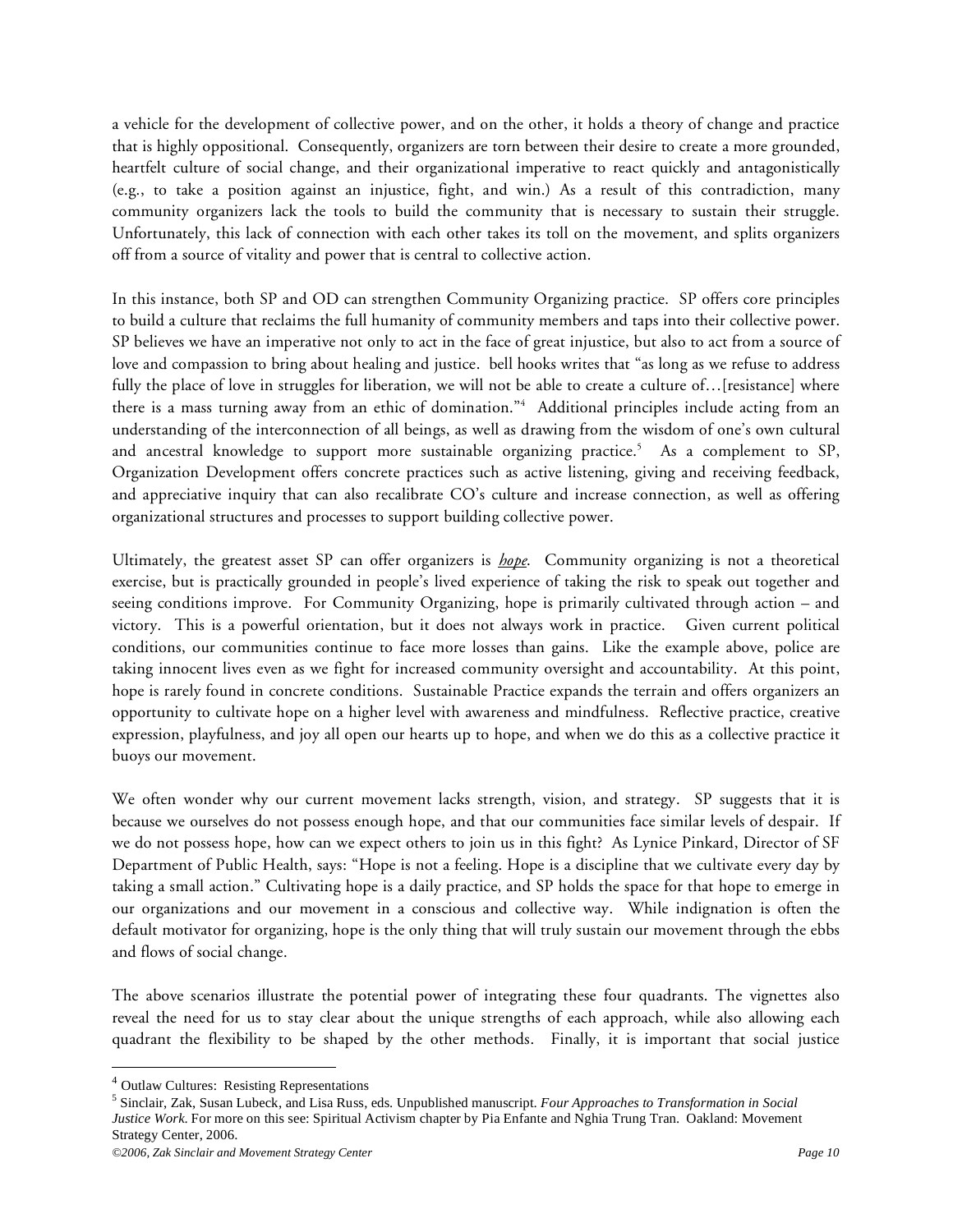organizations take the time to reflect and align their core values and practices, as well as adopt new approaches to transformation that will help them bring about more far-reaching social change.

# **Implications for Social Justice Organizations and Movement-Building**

Below are key areas in which social justice organizations could utilize these different approaches to change, and as a result, have both the internal capacity and the power-building strategies necessary to win their campaigns and form strong, vibrant movements for change.

## **1. More empowered leadership**

Many organizers hesitate to make clear-cut decisions due to fears of abusing authority or being accused of it. This can lead to unclear campaign direction and missed strategic opportunities. If social justice organizations can clarify their relationship to power and decision-making authority by employing PA and OD as they relate 1) to their campaign goals and 2) to their organizational practice, then they can unleash the potential for stronger, more decisive campaign victories and more accountable leadership.

## **2. Increased accountability and decreased burnout**

Similarly, many activist groups suffer from a lack of clear supervision and governance structures due to timidity around asserting any form of hierarchy in the organization. Rather than creating equity, this lack of structure often leads to less accountability, lack of support for one's work, and burnout. By using tools in both the OD and PA realms, social change organizations can clarify their roles, create power-sharing organizational structures, learn to set more realistic outcomes, and increase accountability to each other and the community.

## **3. More supportive organizational environment**

Many organizers act out the personal impact of oppression through distrust of each other's true motivations and a high level of judgment and criticism for any perceived act of injustice.<sup>6</sup> Ironically, organizers often engage in conflict as the most acceptable way to make the human connection necessary for change. In order to stop this cycle, activists must prioritize healing themselves and their organizations. SP and OD provide two different ways to bring our whole selves to the table and increase the level of trust in activist organizations.

## **4. Deeper, more lasting social change**

History has proven that society will not truly change until people's hearts and minds also change. Progressive movements need to harness their faith in the human capacity to transform in order to make change on a level that will bolster the "staying power" of progressive wins on the structural level. SP can help guide organizers in this realm by connecting them to their most powerful visions and internal sense of hope, and then translating that vision and hope into action.

# **Key Conclusions**

 $\overline{a}$ 

Ultimately, the ODSC framework opens up the possibility for people working for social change to move beyond the polarized thinking in each of these approaches, and to create a more sophisticated analysis capable of guiding a more grounded and strategic practice for social change. We know that almost every social justice

<sup>6</sup> Sinclair, Zak. *Organization Development Success in Grassroots Social Change Organizations: How Change Happens*, MA diss. JFK University, 2003.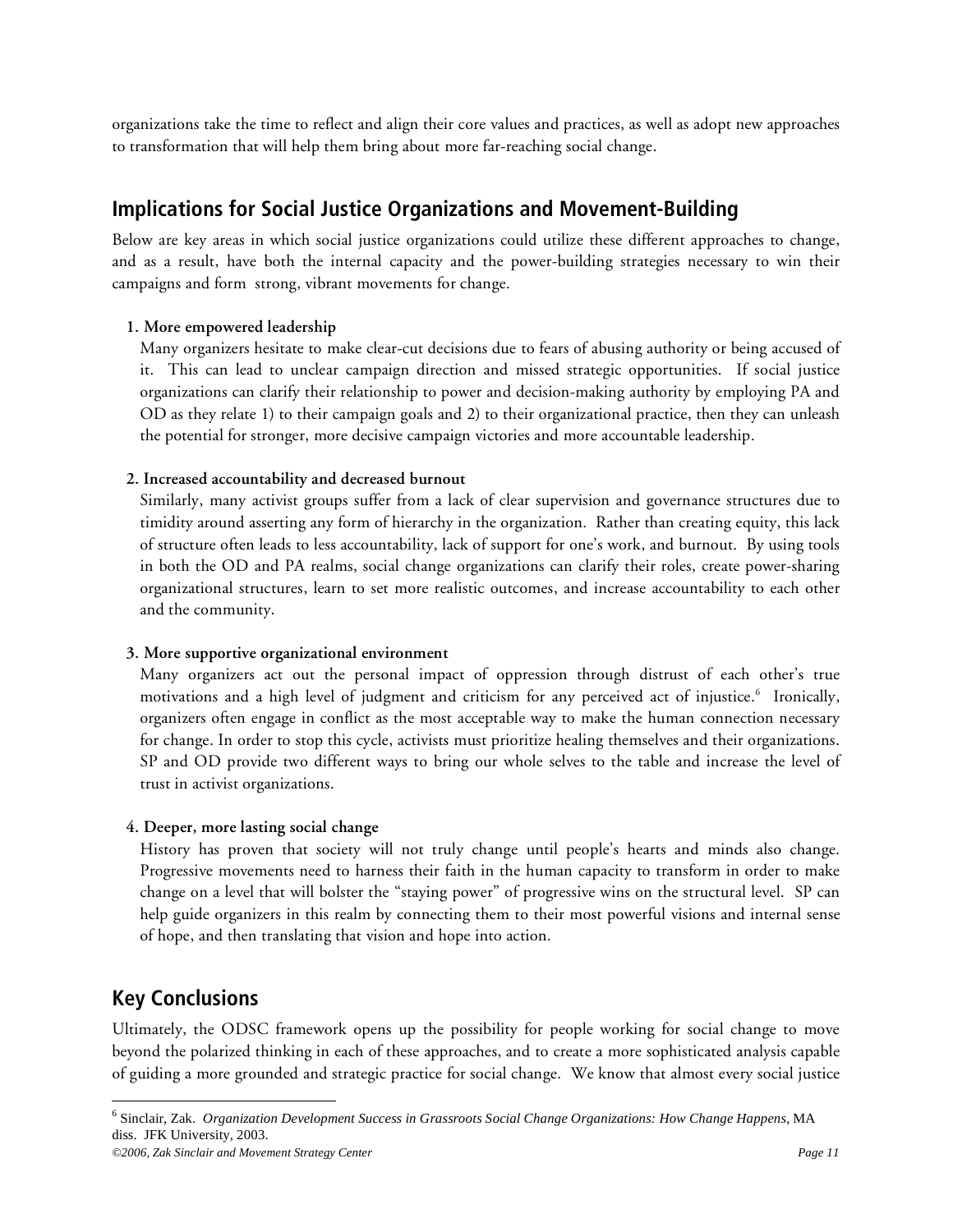organization grapples with at least some of these central tensions, and has come up with some level of resolution and new practices to address them. We hope this inquiry pushes our collective thinking a little further along. What follows are some suggestions of how organizers and consultants can incorporate this framework into their organizational practice:

- 1. Identify your organization's capacity in each of the four realms, resolve any key areas of tension, and strike a balance *that is right for your organization* between these approaches to transformation in your work.
- 2. Ally and partner with other social justice organizations that are stronger in the realms that your organization is less developed in.
- 3. Pinpoint areas of incongruence or unintended consequences of a singular approach to change, and draw on gifts across the quadrants in order to offset the limitations inherent to each approach.
- 4. Utilize the synergy of all the realms working together as a unified, and multi-dimensional approach to movement building and social change; support individuals and the organization to strengthen their practice in multiple quadrants.
- 5. Surface your own assumptions about these different approaches to transformation and work to balance them in your own life.

# **Acknowledgements**

We would like to thank the following people for the many hours of thinking, creating, editing, playing, and reflecting that each invested into the development of this model: Susan Lubeck, Pia Infante, Nghia Tran, Ernest Mark, who were integral in the development of this framework and the supporting ideas.

Additionally, we would like to thank Chris Crass, Taj James, Sujin Lee, Kristen Zimmerman, Micah Bazant, Patricia St. Onge, Emily Goldfarb, Margi Clarke, Malkia Cyril, Dana Wright, Sharon Mulgrew, Greg Hodge and Tiffany von Emmel for their feedback and ideas as this developed.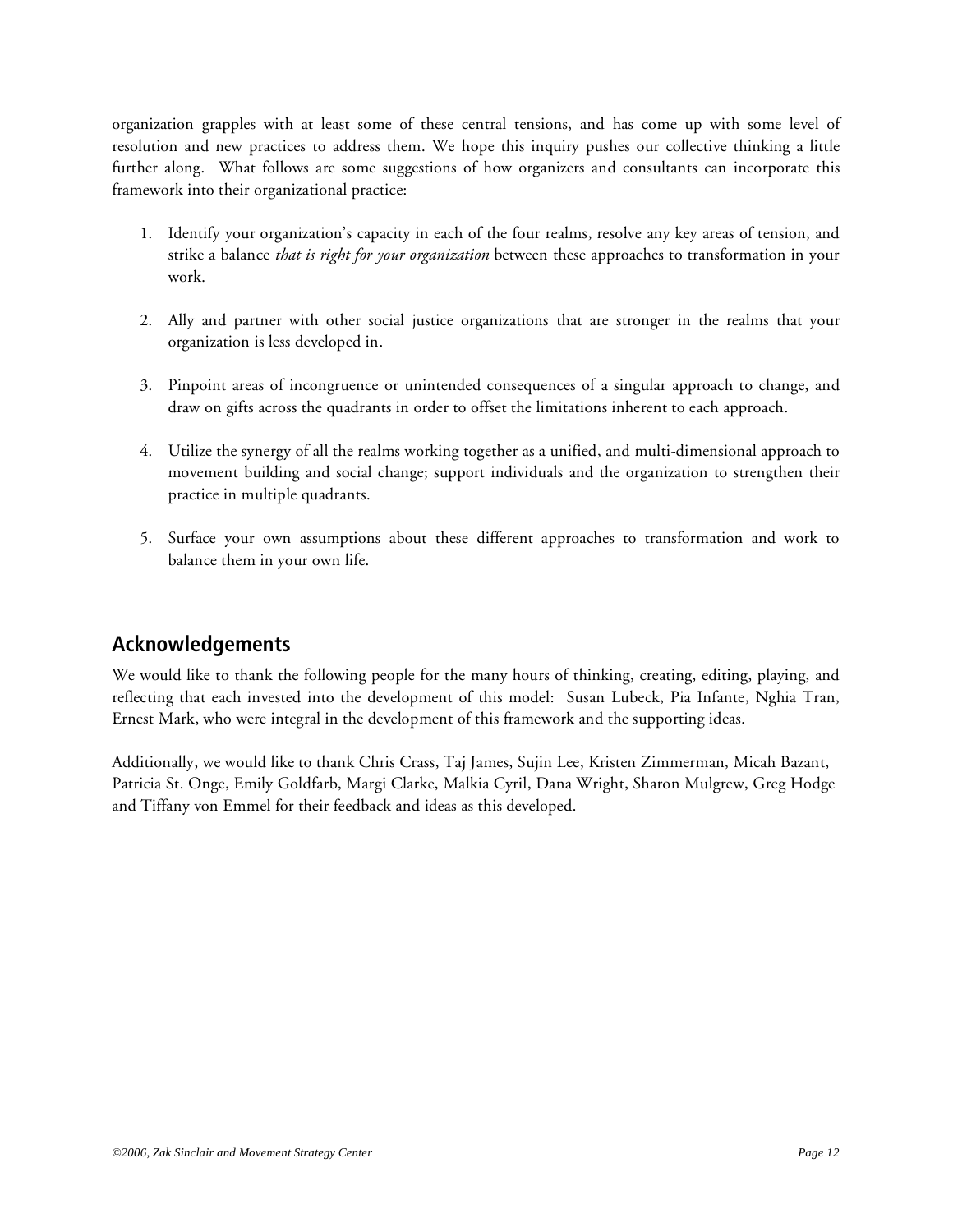| © 2006, Zak Sinclair and Movement Strategy Center | values, locates the client as the primary agent of change,<br>change. It is a system-wide application of behavioral<br>and prioritizes authentic relationship as a vehicle for<br>Organization Development is based on humanistic<br>improvement, and reinforcement of the strategies,<br>science knowledge to the planned development,<br>structures, and processes that lead to<br>organizational effectiveness.                                                                                     | <b>Organization Development</b> | for the natural world, and incorporates ecological principles<br>connection. Spirit is recognized as a source of healing<br>approach embraces a deep respect and appreciation<br>and compassion towards self and the others. This<br>to work for justice from a place of wholeness and<br>of connectedness, cyclical rhythms, and balance<br>individuals, organizations, and communities<br>Sustainable Practice supports<br>Sustainable Practice<br>Spirit / | Definitions of Four Approaches to<br>Appendix 1: |
|---------------------------------------------------|--------------------------------------------------------------------------------------------------------------------------------------------------------------------------------------------------------------------------------------------------------------------------------------------------------------------------------------------------------------------------------------------------------------------------------------------------------------------------------------------------------|---------------------------------|---------------------------------------------------------------------------------------------------------------------------------------------------------------------------------------------------------------------------------------------------------------------------------------------------------------------------------------------------------------------------------------------------------------------------------------------------------------|--------------------------------------------------|
| Page 1                                            | and communities.<br>anti-oppression training.<br>include political education and<br>methodologies for altering power relations<br>in power imbalances within our organizations<br>particular landscape, and how those forces result<br>broader historical and political forces that shape a<br>is structured in society, and its impact on organizational<br>Power Analysis is a<br>life. It often includes a critical understanding of the<br>Some common PA<br>framework for understanding how power | Power Analysis                  | supported by the creation of community-led<br>a process of grassroots relationship building, leadership<br>struggle. CO brings about social change through<br>development, and collective action, which is<br>conditions, and offers hope in the midst of<br>action that will improve their community's<br>people's passions to take transformative<br>membership-based organizations.<br>Community Organizing mobilizes<br>Community Organizing              | <b>Social Change</b>                             |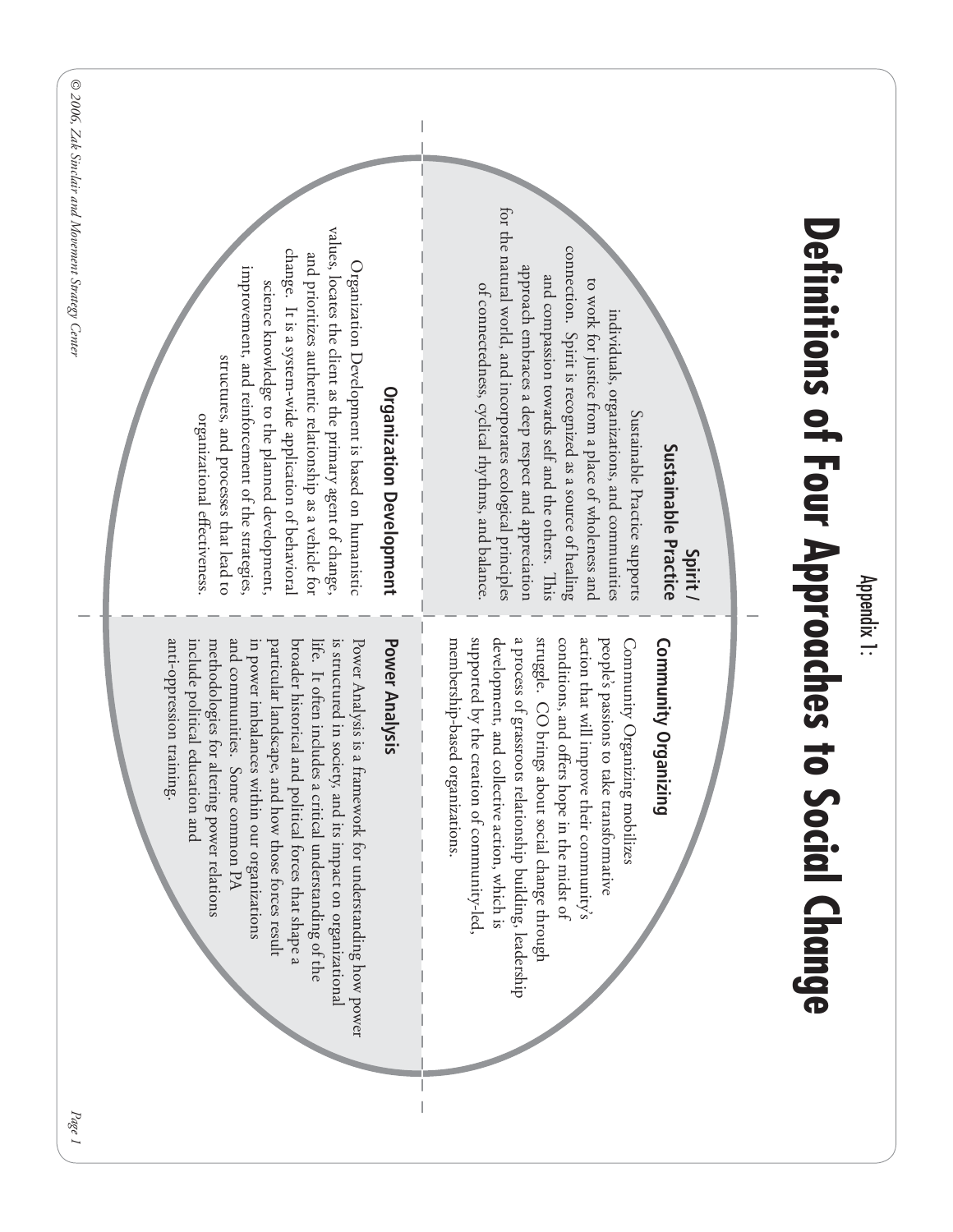